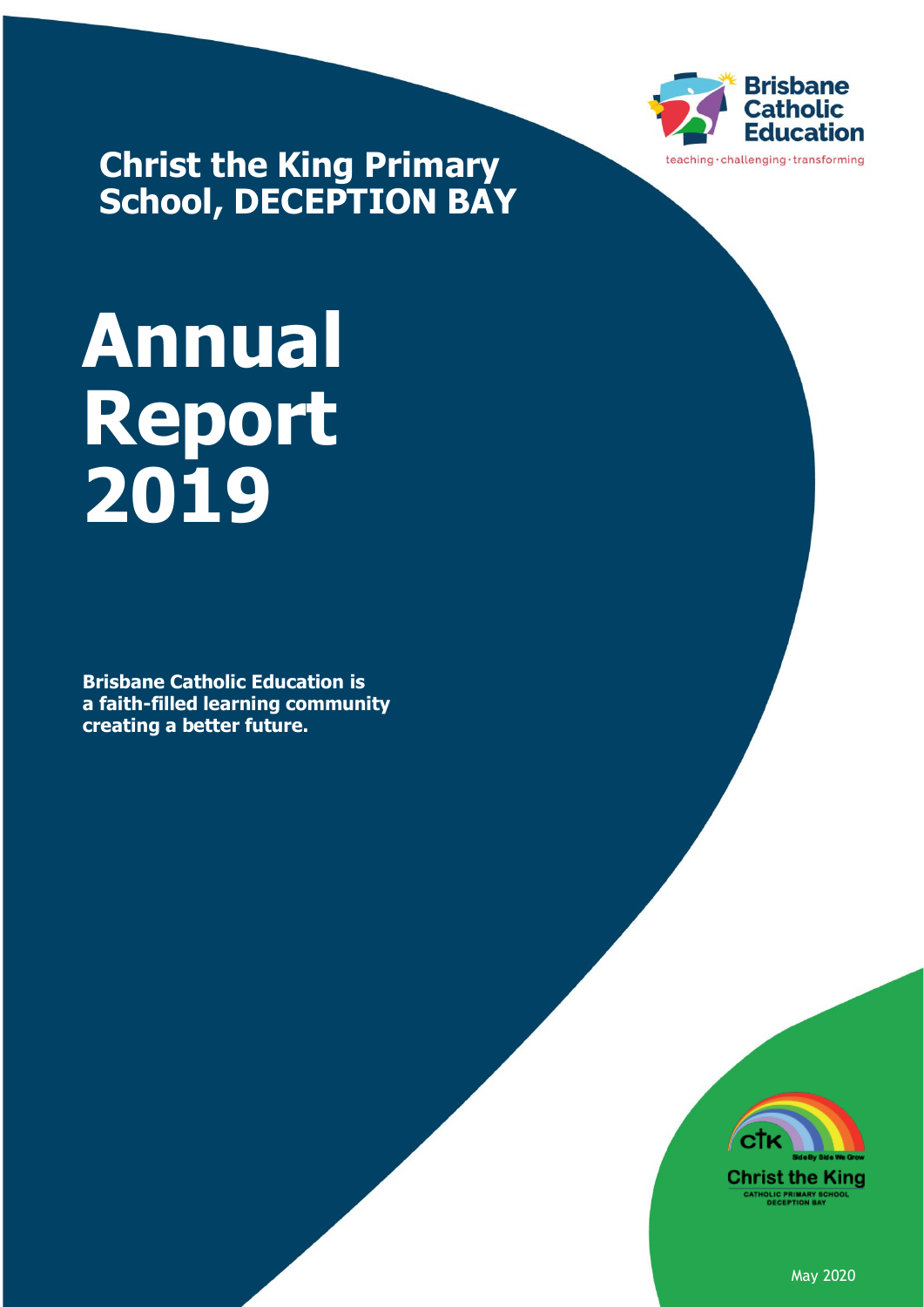# Contact information

| <b>School</b>         | Christ the King Primary School               |  |
|-----------------------|----------------------------------------------|--|
| Postal address        | 54 Thompson Street, DECEPTION BAY, QLD, 4508 |  |
| <b>Phone</b>          | $(07)$ 3203 2164                             |  |
| <b>Email</b>          | pdeceptionbay@bne.catholic.edu.au            |  |
| School website        | www.christthekingdbay.qld.edu.au             |  |
| <b>Contact Person</b> | Alish Conley - Principal                     |  |

# **Principal's foreword**

The 2019 Annual Report presents information for reporting requirements and informs the wider community of our school's operations and achievements through the year. The report includes information on the school's profile, curriculum delivery, social climate, school funding, workforce composition and student performance.

### **School progress towards its goals in 2019**

In 2019 Christ the King continued with plans to help strengthen its Catholic Identity through the implementation of a four-year staff formation program. In Learning and Teaching, Christ the King continued to build on its success in improving literacy for each child using the expected and effective practices.

Progress against the stated SMART Goal shows significant work and effort has been applied to respond to the school learning growth challenge. While the 80% target set for Reading Prep to Year 2 was not achieved, feedback from end of year reporting reinforced the effort and commitment being applied to respond to students and to identify the level of targeted support required to move forward growth in Reading. In Writing, outstanding growth and progress was achieved across Year 3 to Year 6.

The end of year results show that all year levels exceeded the 2019 BCE Writing growth marker, with year 4 achieving the BCE Writing benchmark.

With the assistance of staff from Brisbane Catholic Education, school staff engaged with professional development in the use of ICT in the classroom to support the schools 1-1 laptop program.

| Goal                                                                                                                                                                                                                                                                                  | <b>Progress</b> |
|---------------------------------------------------------------------------------------------------------------------------------------------------------------------------------------------------------------------------------------------------------------------------------------|-----------------|
| 80% of P-2 students will reach the Benchmark of 5 for Prep, 14 for Year 1<br>and 22 for Year 2 by the end of the school year. 70 % of Year 3-6 students<br>will reach a score of 20-24 on the Writing Analysis Monitoring Tool, with an<br>emerging emphasis on Numeracy for Prep -6. | Not Achieved    |
| All staff, families and students aware of the learning and engagement in<br>Relationships and Sexuality Education through visible communication.                                                                                                                                      | Achieved        |
| 80% of P-2 students will reach the Benchmark of 5 for Prep, 14 for Year 1<br>and 22 for Year 2 by the end of the school year.                                                                                                                                                         | Not Achieved    |
| Through continued collaboration and effective communication processes the<br>school will finalise the current 2-stream Master Plan.                                                                                                                                                   | Achieved        |
| 70 % of Year 3-6 students will reach a score of 20-24 on the Writing Analysis<br>Monitoring Tool.                                                                                                                                                                                     | Achieved        |
| All teachers will become aware of a Catholic Perspective across other KLA's<br>and include this awareness in their planning                                                                                                                                                           | Achieved        |
| Teachers understand the Four Key dimensions for Mathematics.                                                                                                                                                                                                                          | Achieved        |
| All staff will increase their understanding of how to apply the hermeneutical-<br>communicative model in short cycle plans in Religious Education.                                                                                                                                    | Achieved        |
| Build teacher capacity in using personalised learning plans in Engage                                                                                                                                                                                                                 | Achieved        |
| Continue to work on the ICT vision and scope and sequence that supports<br>quality pedagogy.                                                                                                                                                                                          | Achieved        |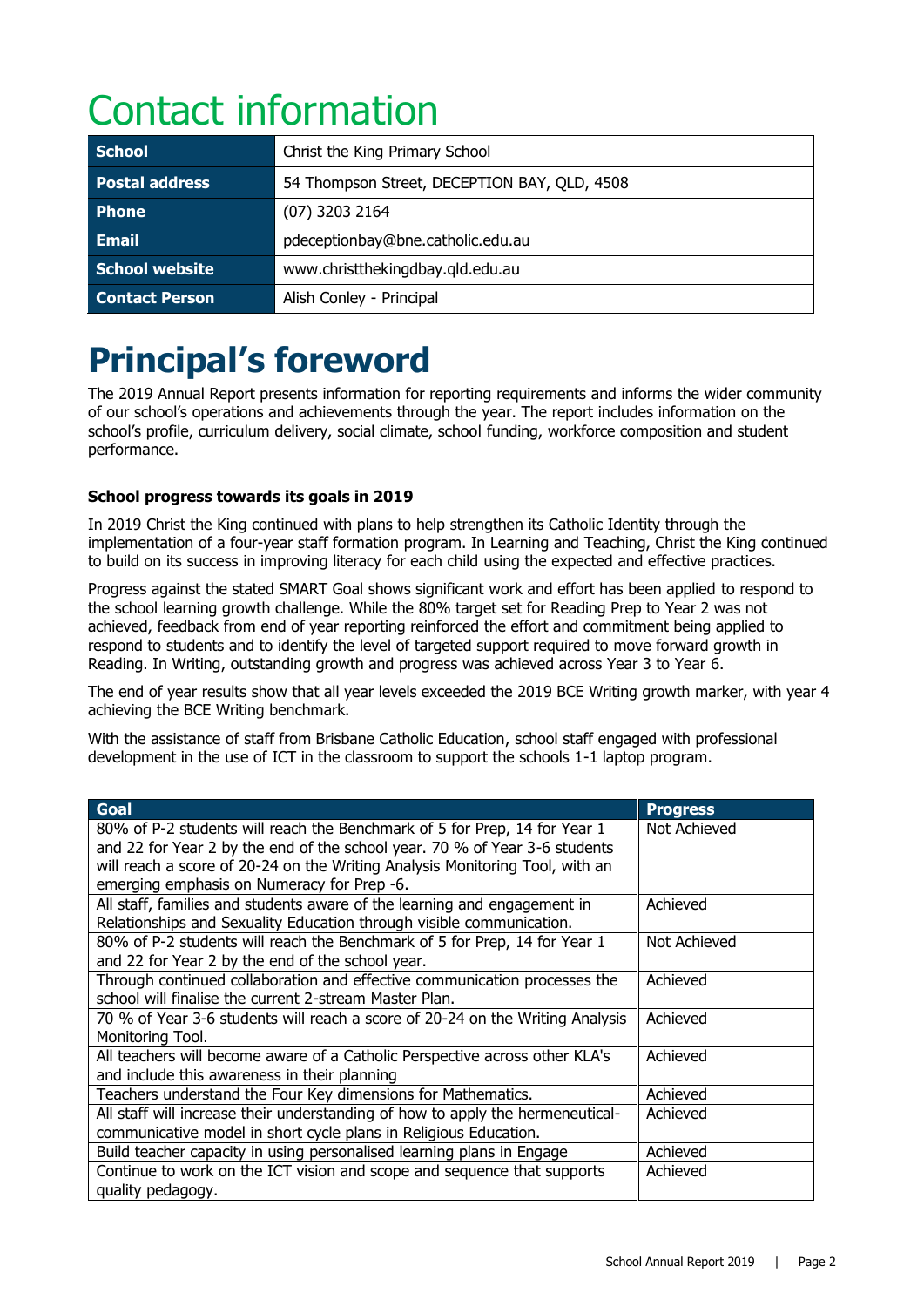#### **Future outlook**

The explicit improvement agenda for 2020 will focus on gaining improvements in literacy, ICT and Catholic Identity.

# **Our school at a glance**

### **School profile**

Christ the King Primary School is a Catholic school administered through Catholic Education Archdiocese of Brisbane.

**Coeducational or single sex:** Coeducational

**Year levels offered in 2019:** Primary

#### **Student enrolments for this school:**

|      | <b>Total</b> | <b>Girls</b> | <b>Boys</b> | <b>Aboriginal and</b><br><b>Torres Strait</b><br><b>Islander</b><br>students |
|------|--------------|--------------|-------------|------------------------------------------------------------------------------|
| 2019 | 308          | 130          | 178         | 8                                                                            |

Student counts are based on the Census (August) enrolment collection.

# **Characteristics of the student body**

Our student body draws on catchment areas including Deception Bay, Rothwell, Burpengary, and Narangba as well as the North Lakes district. We cater for a diverse range of family units and our students come from a variety of socioeconomic backgrounds as the nature of our area changes. Many families identify as being in a low socioeconomic bracket or single income families. We have adopted the Positive Behaviour For Learning Framework to support students which has resulted in very few students being referred for intervention to the Principal or administration. This system focuses on explicitly teaching desired behaviours and supporting students who experience difficulty with this through frequent "checkins" with support staff and parents. Approximately 11% of our student body are currently verified as having a diagnosed special need as well as an additional 10% who require learning support to achieve their learning goals. At CTK we have an approximate indigenous population of 5.5% and 2% ESL.

### **Curriculum delivery**

#### **Approach to curriculum delivery**

At Christ the King students are immersed in all the learning areas of the Australian Curriculum through a combination of explicit teaching and inquiry learning. Students and teachers use co-constructed learning intentions, success criteria and collective data to drive student achievement of their identified learning goals. Students are encouraged to take responsibility for their learning needs and are supported in their learning journey in all areas with explicit instruction and active investigations. In addition to the regular curriculum offerings, students have 1 hour specialist lessons in Physical Education and The Arts (Drama, Dance, Visual Arts, Music, Media Arts). Religious Education is also an important academic subject which students undertake using the same model of learning and teaching. Students learn about the Catholic faith and how Catholics live their faith through action in the life of the school and wider community. Students are supported in their learning by our Support Teacher Inclusive Education who coordinates school officers within the classroom environment. A Guidance Counsellor is also available 2 days per week.

#### **Co-curricular activities**

Students at Christ the King are invited to take part in a range of extra-curricular activities. These activities encompass many of the Australian Curriculum's General Capabilities such as; personal and social learning, critical and creative thinking, intercultural and ethical understanding, as well as sportsmanship, resilience and independence. - Interschool sport (Yr 5-6) - AFL Auskick program, Athletics, Gymnastics, Swimming, Tennis, Cross-Country - Guitar - Choir - Optiminds - ICAS Competitions and Lunchtime clubs (Homework, learning, computer/technology, dance, gardening and lego/construction)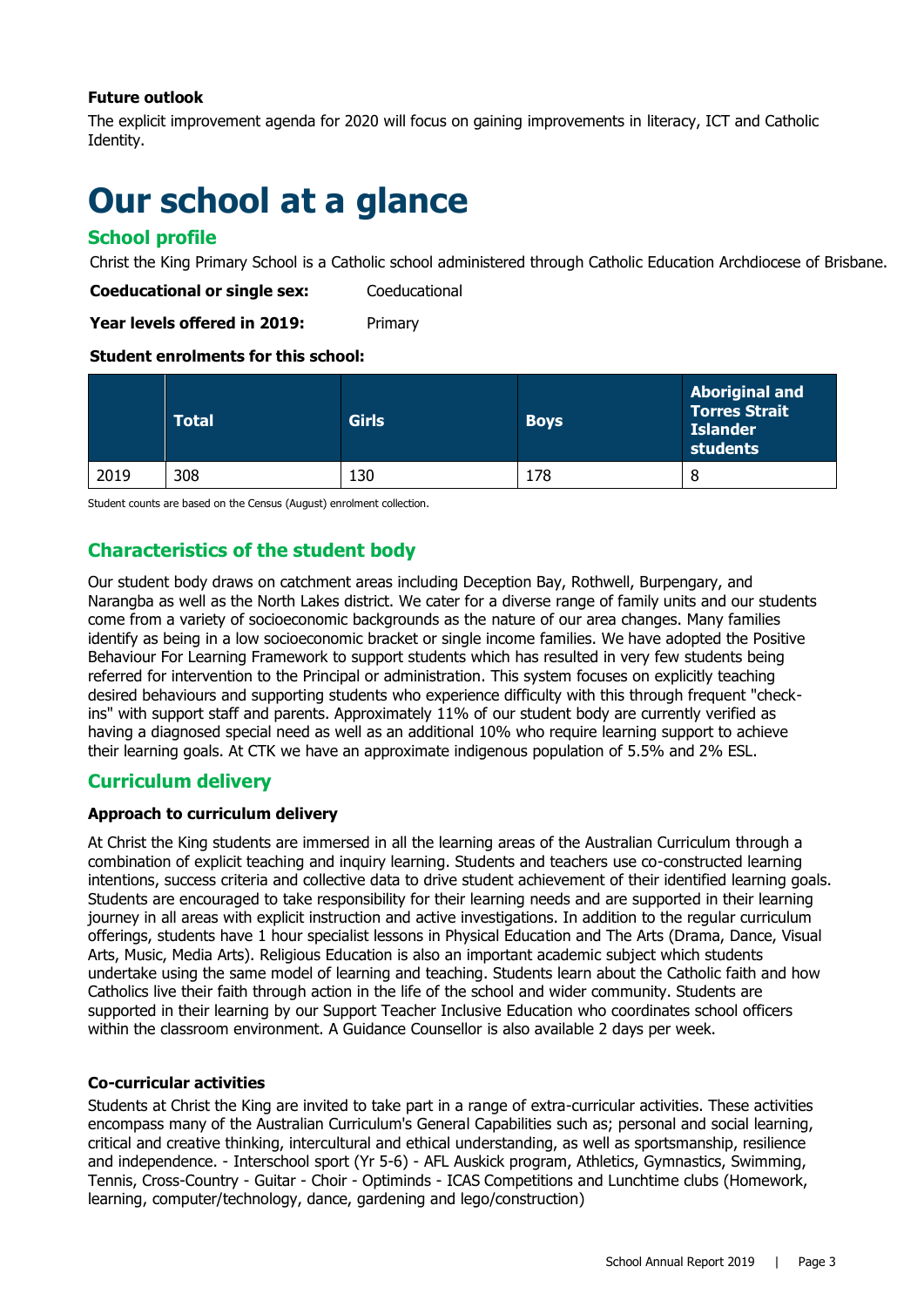#### **How information and communication technologies are used to assist learning**

Christ the King utilises information and communication technologies to assist in learning in a variety of ways. All students engage in the Digital and Design Technologies Curriculum which supports design thinking and an understanding of digital systems. Students in Year 2-5 have access to a 1-1 school funded laptop program which not only builds their skills and understanding of computer systems but has allowed students to access an enhanced learning environment especially students with learning difficulties. Students in Prep have access to Ipad technology to support their learning particularly in Literacy. Year 6 students also use Ipads to enhance their learning allowing them to explore, research and design.

#### **Social climate**

#### **Overview**

We believe that positive, inclusive behaviours and relationships can be taught through the curriculum and learning experiences. We aim to develop resilience, communication and reflective thinking with students. Our program of Play Is the Way games helps challenge children to develop these characteristics and use them in the school environment. Restorative Practice is an approach that is used to encourage students to reflect on their behaviour and take responsibility for their actions and find ways to make things right with those they have hurt. We provide supervised cooperative play and social clubs for students at lunch breaks. Counselling is available for student and families. I

We continue to engage with the Australian Curriculum, Health with a Catholic Perspective. This provides teachers, students and families with more resources to support student and families in building happy, healthy and respectful relationships with each other and the wider community. Major inappropriate behaviour results in logical consequences, with communication between school leadership and families. This could include suspension within, or from school for a period of days. This would be followed by a re-entry agreement and a check-in process for students.

| <b>Performance measure</b>                                                                                                      |       |
|---------------------------------------------------------------------------------------------------------------------------------|-------|
| Percentage of students who agree# that:                                                                                         | 2018  |
| At my school, I can express my beliefs                                                                                          | 81.0% |
| My school encourages all students to participate in spiritual and religious activities and<br>projects outside of the classroom | 93.4% |
| Religious Education at my school is interesting and engaging                                                                    | 72.5% |
| I see school staff practising the values and beliefs of my school                                                               | 87.0% |
| My school looks for ways to improve                                                                                             | 93.8% |
| Students at my school are encouraged to voice their concerns or complaints                                                      | 90.0% |
| Teachers treat students fairly at my school                                                                                     | 83.1% |
| Teachers recognise my efforts at school                                                                                         | 78.6% |
| I feel safe at school                                                                                                           | 86.6% |
| My school helps me to respect the needs of others                                                                               | 92.6% |
| I am happy to be at my school                                                                                                   | 84.1% |

#### **BCE Listens Survey - Student satisfaction**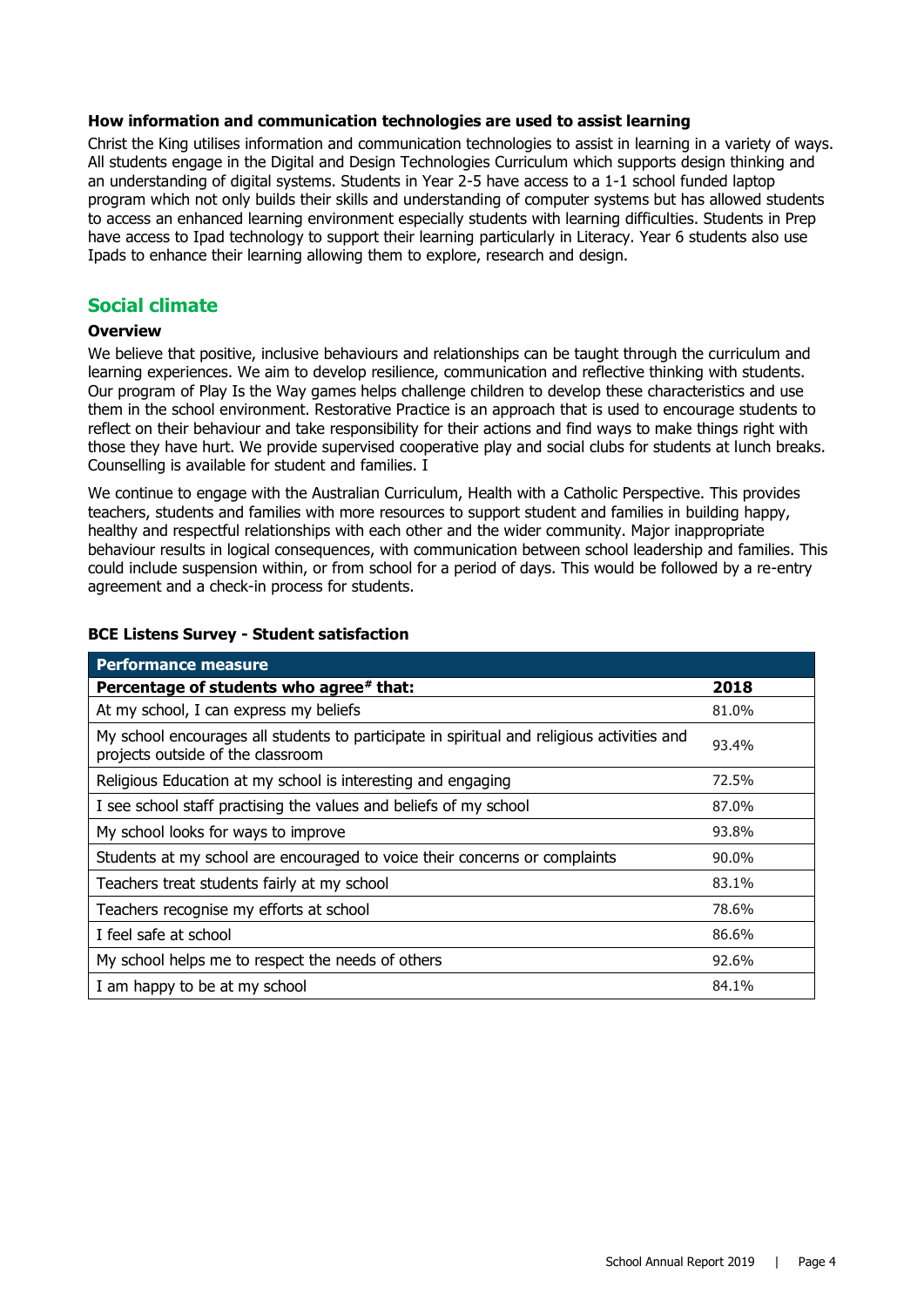#### **BCE Listens Survey - Parent satisfaction**

| <b>Performance measure</b>                                                                                           |       |
|----------------------------------------------------------------------------------------------------------------------|-------|
| Percentage of parents/carers who agree# that:                                                                        | 2018  |
| This school helps my child to develop their relationship with God                                                    | 97.0% |
| My child is encouraged to participate in spiritual and religious activities and<br>projects outside of the classroom | 91.2% |
| Religious Education at this school is comprehensive and engaging                                                     | 98.4% |
| I see school staff practising the values and beliefs of the school                                                   | 92.5% |
| This school looks for ways to improve                                                                                | 95.3% |
| The school is well managed                                                                                           | 95.6% |
| My child is making good progress at this school                                                                      | 91.2% |
| This school is a safe place for my child                                                                             | 97.0% |
| This school helps students respect the needs of others                                                               | 92.4% |
| Teachers and staff are caring and supportive                                                                         | 94.0% |
| Teachers at this school expect my child to do their best                                                             | 98.6% |
| Teachers and staff relate to students as individuals                                                                 | 95.6% |
| The teachers help my child to be responsible for their own learning                                                  | 95.8% |
| My child is motivated to learn at this school                                                                        | 95.9% |
| I can talk to my child's teachers about my concerns                                                                  | 94.6% |
| This school offers me opportunities to get involved in my child's education                                          | 89.9% |
| My child's learning needs are being met at this school                                                               | 89.0% |
| I am happy with my decision to send my child to this school                                                          | 97.0% |

#### **BCE Listens Survey - Staff satisfaction**

| <b>Performance measure</b>                                                                                                      |        |
|---------------------------------------------------------------------------------------------------------------------------------|--------|
| Percentage of staff who agree# that:                                                                                            | 2018   |
| This school helps me to develop my relationship with God                                                                        | 100.0% |
| My school encourages all students to participate in spiritual and religious activities and<br>projects outside of the classroom | 100.0% |
| Religious Education at this school is comprehensive and engaging                                                                | 100.0% |
| I see school staff practising the values and beliefs of this school                                                             | 100.0% |
| This school is well managed                                                                                                     | 100.0% |
| My concerns are taken seriously by the school                                                                                   | 94.7%  |
| This school is a safe place to work                                                                                             | 100.0% |
| This school has an inclusive culture                                                                                            | 100.0% |
| This school has a culture of striving for excellence                                                                            | 100.0% |
| All my students know I have high expectations of them                                                                           | 100.0% |
| I am proud to be a member of this school                                                                                        | 94.7%  |
| Overall, I am happy with my decision to work at this school                                                                     | 100.0% |

# 'Agree' represents the percentage of respondents who Somewhat Agree, Agree or Strongly Agree with the statement.

DW = Data withheld to ensure confidentiality.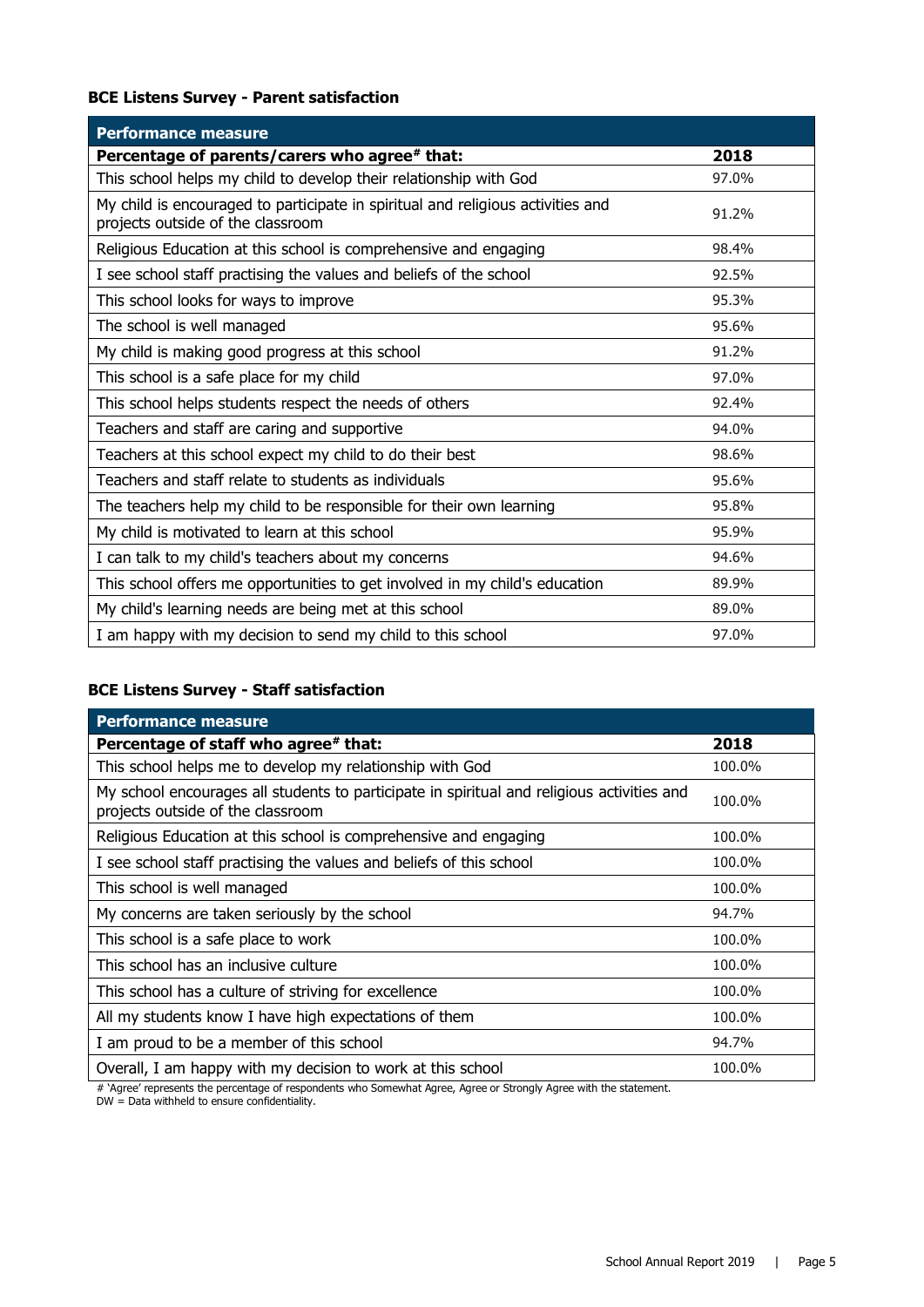#### **Family and community engagement**

Parental involvement is key to a child's education and at CtK we realise that each family is unique, so we have a range of ways parents, care-givers and family support members are invited to be involved.

Goal setting interviews include parents/care-givers, students and teacher in the discussion about the student's learning engagement, achievement and learning goals identified for the child. Information nights are provided to help families understand any changes to curriculum or teaching pedagogies that are implemented school-wide. Parents/care-givers are invited to attend learning and parenting workshops, sacramental programs, class and whole school liturgies, assemblies, and celebrations. Regular invitations are given for family and friends to participate in some class and home activities in reading, spelling, maths, science, craft, garden and sports. Each year there are a number of community events such as the Mother's Day Picnic and movie nights, Father's Day Breakfast and School Art Show.

Individual Education Plans are created and reviewed with parents for verified students on a regular basis.

#### **Environmental footprint**

#### **Reducing the school's environmental footprint**

This is the first year of reporting on the school's electricity usage. Responsible energy usage supports the school's efforts towards a living response to Pope Francis' Encyclical Laudato Si' Care for our Common Home.

| Years | <b>Electricity</b><br>kWh |
|-------|---------------------------|
| 2019  | 77157                     |

#### **School funding**

#### **School income broken down by funding source**

School income, reported by financial year accounting cycle using standardized national methodologies and broken down by funding source is available via the [My School](http://www.myschool.edu.au/) website.

#### **How to access our income details**

- 1. Click on the My School link <http://www.myschool.edu.au/>.
- 2. Enter the school name or suburb of the school you wish to search.

| Find a school                   |              |                    |              | <b>Search website</b> |              |
|---------------------------------|--------------|--------------------|--------------|-----------------------|--------------|
| Search by school name or suburb |              |                    |              |                       | Go           |
| <b>School sector</b>            | $\checkmark$ | <b>School type</b> | $\checkmark$ | <b>State</b>          | $\checkmark$ |

3. Click on 'View School Profile' of the appropriate school to access the school's profile.

**View School Profile** 

4. Click on 'Finances' and select the appropriate year to view the school financial information.

| School profile | NAPLAN | Attendance | Finances | VET in schools | Senior secondary | Schools map |
|----------------|--------|------------|----------|----------------|------------------|-------------|
|                |        |            |          |                |                  |             |

Note: If you are unable to access the internet, please contact the school for a hard copy of the school's financial information.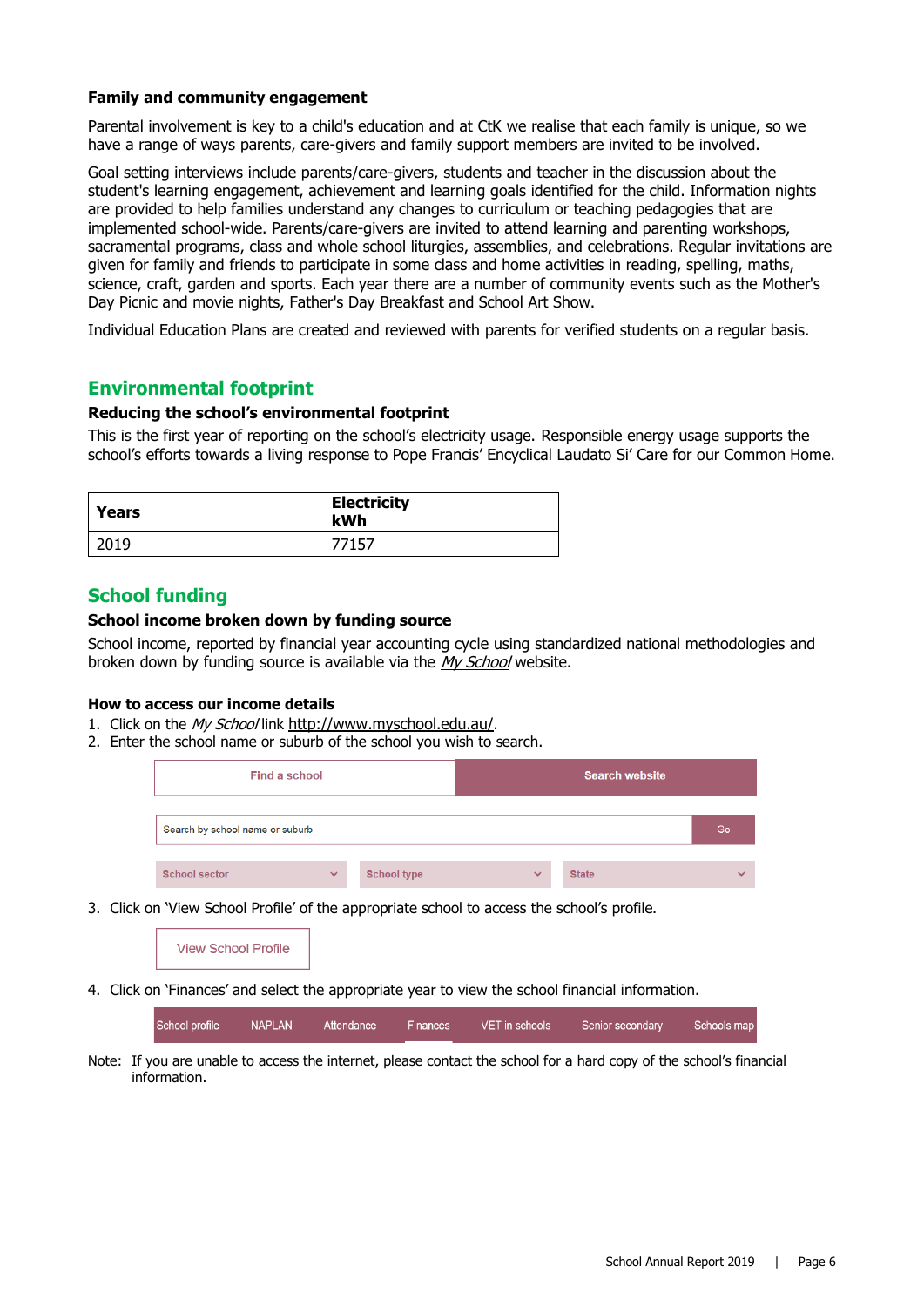# **Our staff profile**

### **Workforce composition**

| <b>Description</b>    | Teaching Staff $^\shortparallel$ | Non-Teaching Staff |
|-----------------------|----------------------------------|--------------------|
| Headcount             | 24                               | 24                 |
| Full-time Equivalents | 21.4                             | 15.6               |

#### **Qualifications of all teachers\***

| <b>Highest level of qualification</b> | Number of classroom teachers and school<br>leaders at the school |
|---------------------------------------|------------------------------------------------------------------|
| Doctorate                             |                                                                  |
| <b>Masters</b>                        |                                                                  |
| Graduate diploma etc.**               |                                                                  |
| Bachelor degree                       | 15                                                               |
| Diploma                               |                                                                  |
| Certificate<br>.                      |                                                                  |

\*Teaching staff includes School Leaders

\*\*Graduate diploma etc. includes graduate diploma, bachelor honours degree, and graduate certificate.

# **Professional development**

#### **Expenditure on and teacher participation in professional development**

The total funds expended on teacher professional development in 2019 were \$75,088.

The major professional development initiatives are as follows:

- Continuing Accelerate Literacy Learning professional learning and staff release for professional development in spelling, reading and writing as well as collegial meetings, pedagogical conversations, review and response meetings and collaboration across and between schools
- Short Cycle planning in Religious Education
- Future Focused Learning
- Autism and ASD professional learning
- Curriculum, RSE and staff formation
- ICT including implementation of Digital and Design Technologies and support for the school funded 1:1 laptop program

The proportion of the teaching staff involved in professional development activities during 2019 was 100%.

# **Staff attendance and retention**

#### **Average staff attendance**

| <b>Description</b>                                                    | Vol.  |
|-----------------------------------------------------------------------|-------|
| Staff attendance for permanent and temporary staff and school leaders | 95.8% |

#### **Proportion of staff retained from the previous school year.**

From the end of the previous school year, 99% of staff was retained by the school for the entire 2019.